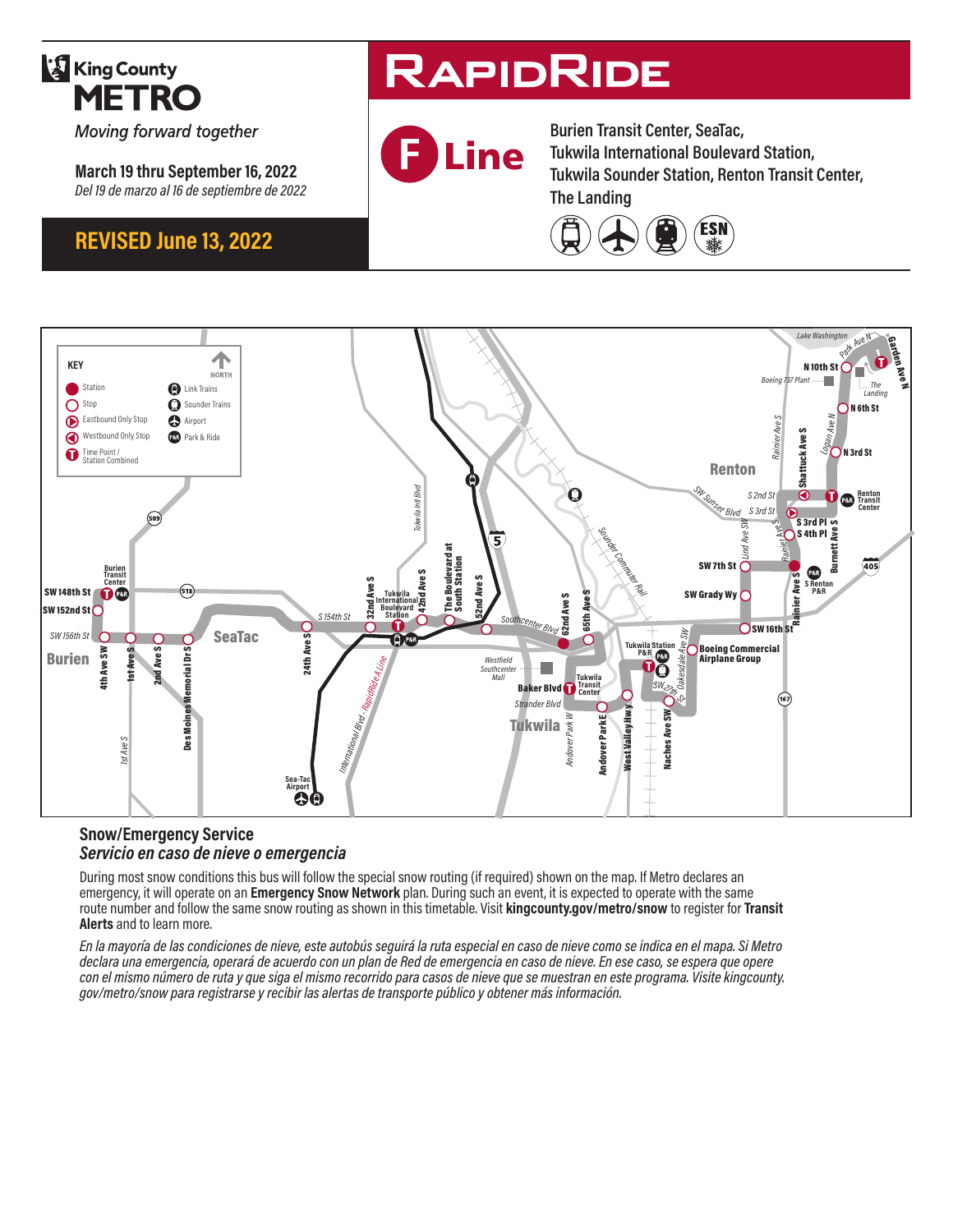### F Line Monday thru Friday to The Landing

*Servicio de lunes a viernes a The Landing*

|                                    |                                           | <b>Southcenter</b>                                                                                           |                                                |                                                                                                                                         | <b>The</b><br>Landing                                          |                              |                                              | <b>Southcenter</b>                             |                                               |                                     | <b>The</b><br>Landing          |
|------------------------------------|-------------------------------------------|--------------------------------------------------------------------------------------------------------------|------------------------------------------------|-----------------------------------------------------------------------------------------------------------------------------------------|----------------------------------------------------------------|------------------------------|----------------------------------------------|------------------------------------------------|-----------------------------------------------|-------------------------------------|--------------------------------|
| <b>Burien TC</b><br>Bay 6          | Tukwila<br>Int'l Blvd<br>Station<br>Bay 2 | Tukwila TC<br>Bay 2                                                                                          | Tukwila<br>Sounder<br>Station<br>Bay 2         | <b>Renton TC</b><br>Bay 2                                                                                                               | Garden<br>Ave N &<br>N 10th St                                 | <b>Burien TC</b><br>Bay 6    | Tukwila<br>Int'l Blvd<br>Station<br>Bay 2    | Tukwila TC<br>Bay 2                            | Tukwila<br>Sounder<br><b>Station</b><br>Bay 2 | <b>Renton TC</b><br>Bay 2           | Garden<br>Ave N &<br>N 10th St |
|                                    | Stop #52306 Stop #60922                   | Stop #59310                                                                                                  |                                                | Stop #59882 Stop #46477 Stop #46505                                                                                                     |                                                                | Stop #52306 Stop #60922      |                                              | Stop #59310                                    |                                               | Stop #59882 Stop #46477 Stop #46505 |                                |
| 4:44<br>5:20<br>5:35<br>5:50       | 4:54<br>5:31<br>5:46<br>6:01              | 5:02<br>$\frac{5:39}{5:54}$                                                                                  | 5:07<br>5:44<br>5:59<br>6:14                   | 5:22<br>5:59<br>6:14                                                                                                                    | 5:29<br>6:06<br>6:21<br>6:36                                   | 2:40<br>2:55<br>3:10<br>3:25 | 2:52<br>3:07<br>3:22<br>3:37                 | 3:02<br>3:17<br>3:32                           | 3:08<br>3:23<br>3:38<br>3:53                  | 3:26<br>3:41<br>3:56<br>4:11        | 3:35<br>3:50<br>4:05<br>4:20   |
| 6:05<br>6:20                       | 6:16<br>6:31                              |                                                                                                              | 6:29<br>6:44                                   | $6:29$<br>$6:44$<br>6:59                                                                                                                | 6:51<br>7:06                                                   | 3:35<br>3:45                 | $3:47$<br>$3:57$                             | $3:47$<br>$3:57$<br>4:07                       | 4:03<br>4:13                                  | 4:21<br>4:31                        | 4:30<br>4:40                   |
| 6:30                               | 6:41<br>6:51                              | 6:09<br>6:24<br>6:39<br>6:49<br>6:59<br>6:59<br>7:09<br>7:19<br>7:29<br>7:39                                 | 6:54<br>$\frac{7:04}{7:14}$                    | 7:09<br>7:19<br>7:29<br>7:39                                                                                                            | 7:16<br>7:26<br>7:36<br>7:46                                   | 3:55<br>4:05                 | 4:07<br>4:17                                 | 4:17<br>4:27                                   | 4:23<br>4:33                                  | 4:41<br>4:51                        | 4:50<br>5:00                   |
| $6:40$<br>$6:50$<br>$7:00$<br>7:10 | 7:01<br>7:11<br>7:21                      |                                                                                                              | 7:24<br>7:34                                   |                                                                                                                                         | 7:56                                                           | 4:15<br>4:25<br>4:35         | 4:27<br>4:37<br>4:47                         | 4:37<br>4:47<br>4:57                           | 4:43<br>4:53<br>5:03                          | 5:01<br>5:11<br>5:21                | 5:10<br>5:20<br>5:30           |
| 7:20                               | 7:31                                      |                                                                                                              | 7:44                                           | $7:49$<br>$8:00$                                                                                                                        | 8:07                                                           | 4:45                         | 4:57                                         | 5:07                                           | 5:13                                          | 5:31                                | 5:40                           |
| 7:30<br>7:40                       | 7:41<br>7:51                              |                                                                                                              | 7:54<br>8:04                                   | 8:10<br>$8:20$<br>$8:30$                                                                                                                | 8:17<br>$8:27$<br>$8:37$                                       | 4:55<br>5:05                 | 5:07<br>$5:17$<br>$5:27$<br>$5:37$<br>$5:47$ | 5:17                                           | 5:23<br>5:33                                  | 5:41<br>5:51                        | 5:50<br>6:00                   |
| 7:50<br>8:00                       | 8:01<br>8:11                              |                                                                                                              | 8:14<br>8:24                                   |                                                                                                                                         | 8:47                                                           | 5:15<br>5:25                 |                                              |                                                | 5:43<br>5:53                                  | 6:01<br>6:11                        | 6:09                           |
| $8:10$<br>$8:25$                   | $\frac{8:21}{8:36}$                       |                                                                                                              | 8:34<br>8:50                                   | $8:40$<br>$8:50$                                                                                                                        | 8:57                                                           | 5:35<br>5:50                 | 6:02                                         | $5:27$<br>$5:37$<br>$5:47$<br>$5:57$<br>$6:12$ | 6:03<br>6:18                                  | 6:21<br>6:34                        | $6:19$<br>$6:29$<br>6:42       |
| $8:40$<br>$8:55$                   | $8:51$<br>$9:06$                          | $77.49$<br>$7.39$<br>$3.69$<br>$3.29$<br>$3.29$<br>$3.45$<br>$9.15$<br>$9.30$<br>$9.30$<br>$9.45$<br>$10.16$ | $9:05$<br>$9:20$                               | $9:06$<br>$9:21$<br>$9:36$<br>$9:51$                                                                                                    | $9:13$<br>$9:28$<br>$9:43$                                     | 6:05<br>6:20                 | 6:17<br>6:32                                 | 6:26                                           | 6:32<br>6:47                                  | 6:48<br>7:03                        | 6:56<br>7:11                   |
| $\frac{9:10}{9:25}$                | 9:21                                      |                                                                                                              | 9:35                                           |                                                                                                                                         |                                                                | 6:35                         | 6:47                                         | $6:41$<br>$6:56$<br>$7:10$                     | 7:02                                          | 7:18                                | 7:26                           |
| $9:40$<br>$9:55$                   | 9:36<br>9:52                              |                                                                                                              | 9:50<br>10:06                                  | $\begin{array}{r} 10:06 \\ 10:22 \\ 10:37 \\ 10:52 \\ 11:07 \\ \end{array}$                                                             | $9:58$<br>$10:14$<br>$10:30$                                   | 6:50<br>7:05<br>7:20         | 7:02<br>7:17                                 | 7:25                                           | 7:16<br>7:31<br>7:45                          | 7:32<br>7:47<br>8:00                | 7:40<br>7:55<br>8:08           |
|                                    | 10:07<br>10:22                            | $\frac{10:16}{10:31}$                                                                                        | 10:21<br>10:36                                 |                                                                                                                                         | 10:45                                                          |                              | 7:31                                         |                                                | 7:59                                          | 8:14                                | 8:22                           |
| $\frac{10:10}{10:25}$<br>10:40     | 10:37<br>10:52                            | 10:46                                                                                                        | 10:51                                          |                                                                                                                                         |                                                                | $7:35$<br>$7:50$<br>8:05     | $7:46$<br>8:01<br>8:16                       | $7:39$<br>$7:54$<br>$8:09$<br>$8:23$           | 8:14<br>8:28                                  | 8:29<br>8:43                        | 8:37<br>8:50                   |
| 10:55                              | $\frac{11:07}{11:22}$<br>$11:37$          | $11:01$<br>$11:16$<br>$11:31$<br>$11:47$                                                                     | $\frac{11:06}{11:21}$<br>$\frac{11:36}{11:56}$ |                                                                                                                                         | $11:00$<br>$11:15$<br>$11:30$<br>$11:45$<br>$12:01$<br>$12:17$ | 8:20<br>8:35                 | 8:31<br>8:46                                 | 8:38<br>8:53                                   | 8:43<br>8:58                                  | 8:58<br>9:13                        | 9:05<br>9:20                   |
| $\frac{11:10}{11:25}$              |                                           |                                                                                                              | 11:52                                          |                                                                                                                                         |                                                                | 8:50                         | $9:01$<br>$9:16$                             | $9:08$<br>$9:23$                               | 9:13                                          | 9:28                                | 9:35                           |
| $\frac{11:40}{11:55}$<br>12:10     | $\frac{11:52}{12:07}$<br>12:22            | $\overline{12:02}\atop{12:17}\atop{12:32}$                                                                   | $\overline{12:07}_{12:22}$<br>12:37            | $\begin{array}{c} 11.07 \\ 11.22 \\ 11.37 \\ 11.53 \\ \textbf{12:09} \\ \textbf{12:24} \\ \textbf{12:39} \\ \textbf{12:54} \end{array}$ | 12:32<br>12:47                                                 | 9:05<br>9:20<br>9:35         | $9:31$<br>$9:46$                             | $9:38$<br>$9:53$                               | 9:28<br>9:43<br>9:58                          | 9:43<br>9:58<br>10:12               | 9:50<br>10:05<br>10:19         |
| 12:25                              | 12:37                                     | 12:47                                                                                                        | 12:52                                          | $1:09$<br>$1:24$                                                                                                                        | 1:02<br>1:17                                                   | 9:50                         | 10:01                                        | 10:08                                          | 10:13                                         | 10:27                               | 10:34                          |
| 12:40<br>12:55                     | 12:52<br>1:07                             | 1:02                                                                                                         | 1:07<br>1:22                                   | 1:39                                                                                                                                    | 1:32<br>1:48                                                   | 10:05<br>10:34               | $10:16$<br>$10:44$                           | $10:23$<br>$10:51$<br>$11:21$                  | 10:28<br>10:56                                | 10:42<br>11:09                      | 10:49<br>11:16                 |
| 1:10                               | 1:22                                      | $1:17$<br>$1:32$                                                                                             | 1:37                                           | 1:54                                                                                                                                    | 2:03                                                           | 11:04                        | 11:14                                        |                                                | 11:26                                         | 11:39                               | 11:46                          |
| 1:25<br>1:40                       | $\frac{1:37}{1:52}$                       | $\frac{1:47}{2:02}$<br>2:17                                                                                  | 1:52<br>2:08                                   | 2:09<br>2:26<br>2:41                                                                                                                    | 2:18                                                           | 11:35<br>12:05               | 11:45<br>12:15                               | 11:52<br>12:22                                 | 11:57<br>12:27                                | 12:09<br>12:39                      | 12:15<br>12:45                 |
| 1:55                               | 2:07                                      |                                                                                                              | 2:23                                           |                                                                                                                                         | $2:35$<br>$2:50$                                               | <b>Bold PM time</b>          |                                              |                                                |                                               |                                     |                                |
| 2:10<br>2:25                       | 2:22<br>2:37                              | 2:32<br>2:47                                                                                                 | 2:38<br>2:53                                   | 2:56<br>3:11                                                                                                                            | 3:05<br>3:20                                                   |                              |                                              |                                                |                                               |                                     |                                |

#### **SCHEDULE NOTE: Actual times may be a few minutes earlier or later than shown.**

RapidRide service is actively managed by Metro to maintain even intervals between buses during peak commute times. Please plan accordingly. Real time arrival information is available at many stops, as well as through several online tracking services, including Metro's Trip Planner.

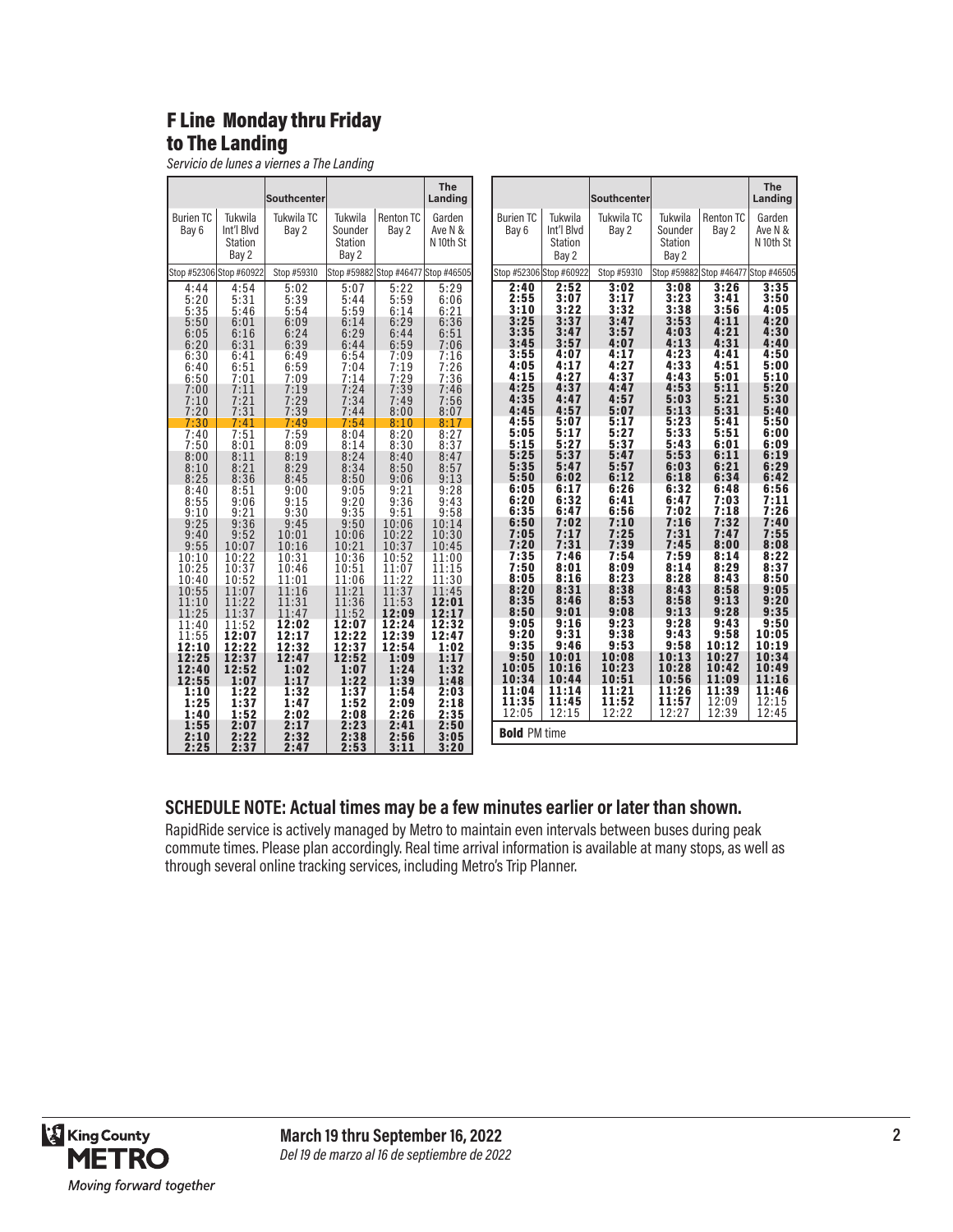#### F Line Monday thru Friday to Burien

*Servicio de lunes a viernes a Burien*

| The<br>Landing                 |                                     |                                               | Southcenter              |                                                  |                           | The<br>Landing                      |                      |                                        | Southcenter          |                                                  |                           |
|--------------------------------|-------------------------------------|-----------------------------------------------|--------------------------|--------------------------------------------------|---------------------------|-------------------------------------|----------------------|----------------------------------------|----------------------|--------------------------------------------------|---------------------------|
| Garden<br>Ave N &<br>N 10th St | <b>Renton TC</b><br>Bay 3           | Tukwila<br>Sounder<br><b>Station</b><br>Bay 1 | Tukwila TC<br>Bay 3      | Tukwila<br>Int'l Blvd<br><b>Station</b><br>Bay 3 | <b>Burien TC</b><br>Bay 4 | Garden<br>Ave N &<br>N 10th St      | Renton TC<br>Bay 3   | Tukwila<br>Sounder<br>Station<br>Bay 1 | Tukwila TC<br>Bay 3  | Tukwila<br>Int'l Blvd<br><b>Station</b><br>Bay 3 | <b>Burien TC</b><br>Bay 4 |
|                                | Stop #46505 Stop #46478 Stop #59881 |                                               | Stop #59314              |                                                  | Stop #60923 Stop #52304   | Stop #46505 Stop #46478 Stop #59881 |                      |                                        | Stop #59314          | Stop #60923                                      | Stop #52304               |
| 5:23                           | 5:29                                | 5:44                                          | 5:49                     | 5:57                                             | 6:09                      | 2:56                                | 3:03                 | 3:22                                   | 3:28                 | 3:38                                             | 3:52                      |
| 5:43                           | 5:49                                | 6:04                                          | 6:09                     | 6:17                                             | 6:29                      | 3:09                                | 3:16                 | 3:35                                   | 3:41                 | 3:51                                             | 4:05                      |
| 5:58                           | 6:04                                | 6:19                                          | 6:24                     | 6:32                                             | 6:44                      | 3:21                                | 3:28                 | 3:47                                   | 3:53                 | 4:03                                             | 4:17                      |
| 6:08                           | 6:14                                | 6:29                                          | 6:34                     | 6:42                                             | 6:54                      | 3:31                                | 3:38                 | 3:56                                   | 4:02                 | 4:12                                             | 4:26                      |
| 6:18                           | 6:24                                | 6:39                                          | 6:44                     | 6:52                                             | 7:04                      | 3:41                                | 3:48                 | 4:06                                   | 4:12                 | 4:22                                             | 4:36                      |
| 6:28                           | 6:34                                | 6:49                                          | 6:54                     | 7:02                                             | 7:15                      | 3:51                                | 3:58                 | 4:16                                   | 4:22                 | 4:32                                             | 4:46                      |
| 6:38<br>6:48<br>6:58           | 6:44<br>6:54<br>7:04                | 6:59<br>7:09<br>7:20                          | $7:04$<br>$7:14$<br>7:25 | $7:12$<br>$7:22$<br>7:33                         | 7:25<br>7:35<br>7:46      | 4:01<br>4:11<br>4:21                | 4:08<br>4:18<br>4:28 | 4:27<br>4:37<br>4:47                   | 4:33<br>4:43<br>4:53 | 4:43<br>4:53<br>5:03                             | 4:57<br>5:07<br>5:17      |
| 7:08                           | 7:14                                | 7:31                                          | 7:36                     | 7:44                                             | 7:57                      | 4:31                                | 4:38                 | 4:57                                   | 5:03                 | 5:13                                             | 5:27                      |
| 7:18                           | 7:24                                | 7:41                                          | 7:46                     | 7:54                                             | 8:07                      | 4:41                                | 4:48                 | 5:06                                   | 5:12                 | 5:22                                             | 5:36                      |
| 7:28                           | 7:34                                | 7:51                                          | 7:56                     | 8:04                                             | 8:17                      | 4:51                                | 4:58                 | 5:16                                   | 5:22                 | 5:32                                             | 5:46                      |
| 7:38                           | 7:44                                | 8:01                                          | 8:06                     | 8:15                                             | 8:28                      | 5:01                                | 5:08                 | 5:26                                   | 5:32                 | 5:42                                             | 5:56                      |
| 7:48                           | 7:54                                | 8:11                                          | 8:16                     | 8:25                                             | 8:38                      | 5:11                                | 5:18                 | 5:36                                   | 5:42                 | 5:52                                             | 6:06                      |
| 7:58                           | 8:04                                | 8:20                                          | 8:25                     | 8:34                                             | 8:47                      | 5:26                                | 5:33                 | 5:51                                   | 5:57                 | 6:07                                             | 6:21                      |
| 8:13                           | 8:19                                | 8:35                                          | 8:40                     | 8:49                                             | 9:02                      | 5:41                                | 5:48                 | 6:06                                   | 6:12                 | 6:22                                             | 6:36                      |
| 8:28                           | 8:34                                | 8:50                                          | 8:55                     | 9:04                                             | 9:18                      | 5:56                                | 6:03                 | 6:20                                   | 6:25                 | 6:34                                             | 6:48                      |
| 8:43                           | 8:49                                | 9:05                                          | 9:10                     | 9:19                                             | 9:33                      | 6:12                                | 6:19                 | 6:36                                   | 6:41                 | 6:50                                             | 7:04                      |
| 8:58<br>9:13<br>9:28           | 9:04<br>9:19<br>9:34                | 9:20<br>9:35<br>9:50                          | 9:25<br>9:40<br>9:55     | 9:34<br>9:49<br>10:04                            | 9:48<br>10:03<br>10:18    | 6:27<br>6:42<br>6:57                | 6:34<br>6:49<br>7:04 | 6:50<br>7:05<br>7:19                   | 6:55<br>7:10<br>7:24 | 7:04<br>7:19<br>7:33                             | $7:17$<br>$7:32$<br>7:46  |
| 9:43                           | 9:49                                | 10:05                                         | 10:10                    | 10:19                                            | 10:33                     | 7:13                                | 7:19                 | 7:34                                   | 7:39                 | 7:48                                             | 8:01                      |
| 9:58                           | 10:04                               | 10:20                                         | 10:25                    | 10:34                                            | 10:48                     | 7:28                                | 7:34                 | 7:49                                   | 7:54                 | 8:03                                             | 8:16                      |
| 10:13                          | 10:19                               | 10:35                                         | 10:40                    | 10:49                                            | 11:03                     | 7:43                                | 7:49                 | 8:04                                   | 8:09                 | 8:18                                             | 8:31                      |
| 10:28                          | 10:34                               | 10:50                                         | 10:55                    | 11:04                                            | 11:18                     | 7:58                                | 8:04                 | 8:18                                   | 8:23                 | 8:32                                             | 8:45                      |
| 10:43                          | 10:49                               | 11:05                                         | 11:10                    | 11:20                                            | 11:34                     | 8:13                                | 8:19                 | 8:33                                   | 8:38                 | 8:47                                             | 9:00                      |
| 10:58                          | 11:04                               | 11:21                                         | 11:26                    | 11:36                                            | 11:50                     | 8:28                                | 8:34                 | 8:47                                   | 8:52                 | 9:01                                             | 9:14                      |
| 11:13                          | 11:19                               | 11:36                                         | 11:41                    | 11:51                                            | 12:05                     | 8:43                                | 8:49                 | 9:02                                   | 9:07                 | 9:15                                             | 9:28                      |
| 11:28                          | 11:34                               | 11:51                                         | 11:56                    | 12:06                                            | 12:20                     | 8:58                                | 9:04                 | 9:17                                   | 9:22                 | 9:30                                             | 9:42                      |
| 11:43                          | 11:50                               | 12:07                                         | 12:12                    | 12:22                                            | 12:36                     | 9:13                                | 9:19                 | 9:32                                   | 9:37                 | 9:45                                             | 9:57                      |
| 11:58                          | 12:05                               | 12:22                                         | 12:27                    | 12:37                                            | 12:51                     | 9:29                                | 9:35                 | 9:48                                   | 9:53                 | 10:01                                            | 10:13                     |
| 12:13                          | 12:20                               | 12:37                                         | 12:42                    | 12:52                                            | 1:06                      | 9:44                                | 9:50                 | 10:03                                  | 10:08                | 10:16                                            | 10:28                     |
| 12:28                          | 12:35                               | 12:52                                         | 12:57                    | 1:07                                             | 1:21                      | 9:59                                | 10:05                | 10:18                                  | 10:23                | 10:31                                            | 10:43                     |
| 12:43                          | 12:50                               | 1:07                                          | 1:12                     | 1:22                                             | 1:36                      | 10:29                               | 10:35                | 10:48                                  | 10:53                | 11:01                                            | 11:13                     |
| 12:58                          | 1:05                                | 1:23                                          | 1:28                     | 1:38                                             | 1:52                      | 10:59                               | 11:05                | 11:18                                  | 11:23                | 11:31                                            | 11:43                     |
| 1:13                           | 1:20                                | 1:38                                          | 1:43                     | 1:53                                             | 2:07                      | 11:31                               | 11:36                | 11:49                                  | 11:54                | 12:01                                            | 12:12                     |
| 1:28<br>1:43<br>1:58           | 1:35<br>1:50<br>2:05                | 1:53<br>2:08<br>2:24                          | 1:59<br>2:14<br>2:30     | 2:09<br>2:24<br>2:40                             | 2:23<br>2:38<br>2:54      | 12:01<br><b>Bold PM time</b>        | 12:06                | 12:19                                  | 12:24                | 12:31                                            | 12:41                     |
| 2:12                           | 2:19                                | 2:38                                          | 2:44                     | 2:54                                             | 3:08                      |                                     |                      |                                        |                      |                                                  |                           |
| 2:27<br>2:42                   | 2:34<br>2:49                        | 2:53<br>3:08                                  | 2:59<br>3:14             | 3:09<br>3:24                                     | 3:23<br>3:38              |                                     |                      |                                        |                      |                                                  |                           |

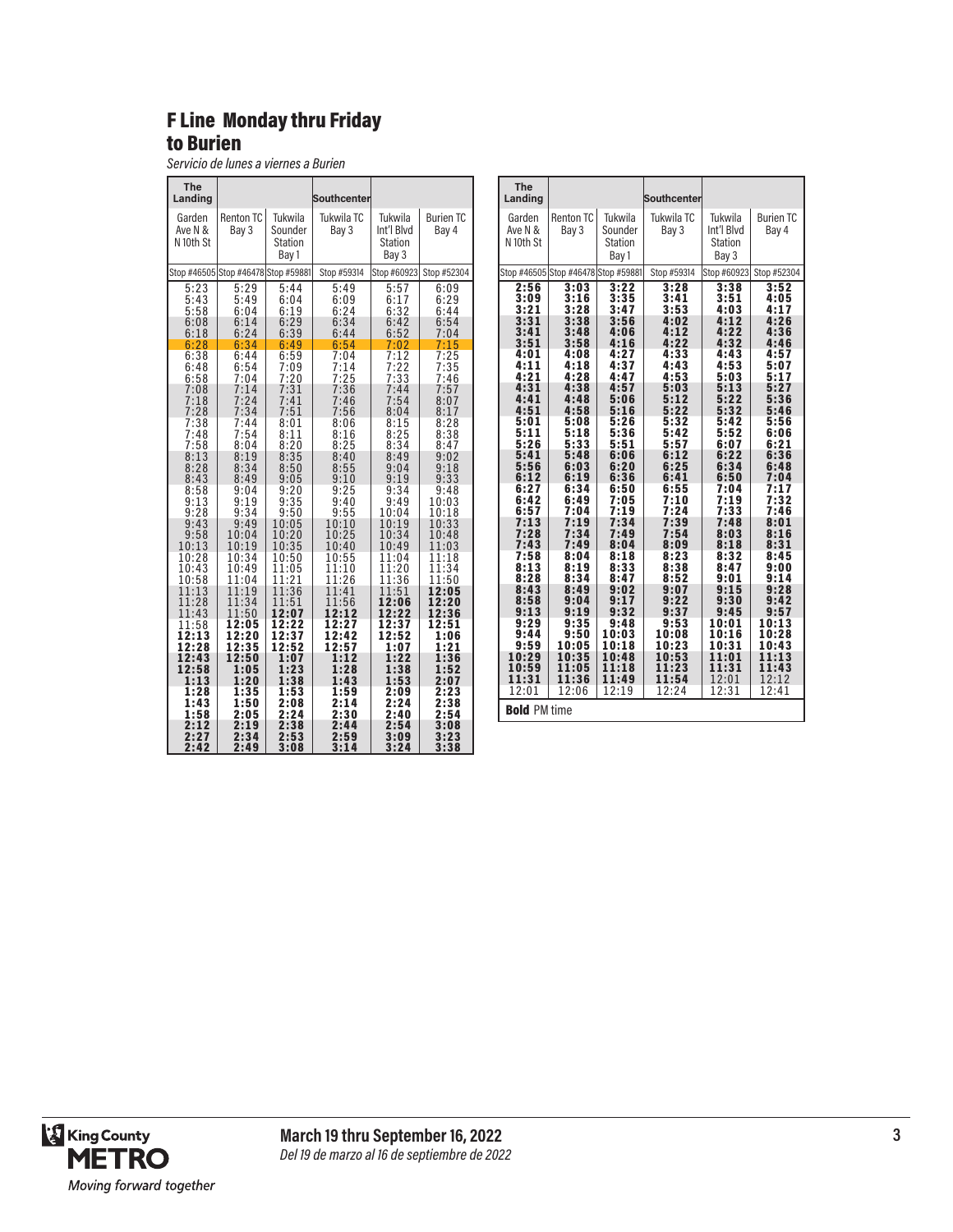#### F Line Saturday to The Landing

*Servicio de al sábado a The Landing*

|                                  |                                           | Southcenter                          |                                        |                                         | The<br>Landing                       |
|----------------------------------|-------------------------------------------|--------------------------------------|----------------------------------------|-----------------------------------------|--------------------------------------|
| <b>Burien TC</b><br>Bay 6        | Tukwila<br>Int'l Blvd<br>Station<br>Bay 2 | Tukwila TC<br>Bay 2                  | Tukwila<br>Sounder<br>Station<br>Bay 2 | <b>Renton TC</b><br>Bay 2               | Garden<br>Ave N &<br>N 10th St       |
|                                  | Stop #52306 Stop #60922                   | Stop #59310                          |                                        |                                         | Stop #59882 Stop #46477 Stop #46505  |
| 6:05                             | 6:15                                      | 6:23                                 | 6:28                                   | 6:42                                    | 6:48                                 |
| 6:35                             | 6:45                                      | 6:53                                 | 6:58                                   | 7:12                                    | 7:18                                 |
| 7:05                             | 7:15                                      | 7:23                                 | 7:28                                   | 7:42                                    | 7:48                                 |
| $7:35$<br>$8:05$<br>8:20<br>8:35 | 7:45<br>8:16<br>8:31<br>8:46              | $7:53$<br>$8:24$<br>8:39<br>8:54     | $7:58$<br>8:29<br>8:44<br>8:59         | 8:13<br>8:44<br>8:59<br>9:14            | 8:19<br>8:50<br>9:05<br>9:20         |
| 8:50                             | 9:01                                      | 9:09                                 | 9:14                                   | 9:29                                    | 9:36                                 |
| 9:05                             | 9:16                                      | 9:25                                 | 9:30                                   | 9:45                                    | 9:52                                 |
| 9:20                             | 9:31                                      | 9:40                                 | 9:45                                   | 10:00                                   | 10:07                                |
| 9:35                             | 9:46                                      | 9:55                                 | 10:00                                  | 10:15                                   | 10:22                                |
| 9:50                             | 10:02                                     | 10:11                                | 10:16                                  | 10:31                                   | 10:38                                |
| 10:05                            | 10:17                                     | 10:26                                | 10:31                                  | 10:46                                   | 10:53                                |
| 10:20                            | 10:32                                     | 10:41                                | 10:46                                  | 11:01                                   | 11:08                                |
| 10.35<br>10:50<br>11:05<br>11:20 | 10:47<br>11:02<br>11:17<br>11:32          | 10:56<br>1:11<br>1<br>11:26<br>11:41 | 11:01<br>11:16<br>11:31<br>11:46       | 1:16<br>1<br>11:31<br>11:47<br>12:03    | 1:23<br>1<br>11:38<br>11:54<br>12:10 |
| 11:35                            | 11:47                                     | 11:56                                | 12:01                                  | 12:18                                   | 12:25                                |
| 11:50                            | 12:02                                     | 12:11                                | $\bar{1}\bar{2}:16$                    | $\overline{1}\overline{2}:33$           | 12:40                                |
| 12:05                            | 12:17                                     | 12:27                                | 12:32                                  | 12:49                                   | 12:56                                |
| 12:20                            | 12:32                                     | 12:42                                | 12:47                                  | 1:04                                    | 1:11                                 |
| 12:35                            | 12:47                                     | 12:57                                | 1:02                                   | 1:19                                    | 1:26                                 |
| 12:50                            | 1:02                                      | 1:12                                 | 1:17                                   | 1:34                                    | 1:41                                 |
| 1:05                             | 1:17                                      | 1:27                                 | 1:32                                   | 1:49                                    | 1:56                                 |
| 1:20                             | 1:32                                      | 1:42                                 | 1:47                                   | 2:05                                    | 2:13                                 |
| 1:35                             | 1:47                                      | 1:57                                 | 2:02                                   | 2:20                                    | 2:28                                 |
| 1:50                             | 2:02                                      | 2:12                                 | 2:17                                   | 2:35                                    | 2:43                                 |
| 2:05                             | 2:17                                      | 2:27                                 | 2:32                                   | 2:50                                    | 2:58                                 |
| 2:20                             | 2:32                                      | 2:42                                 | 2:47                                   | 3:05                                    | 3:13                                 |
| 2:35                             | 2:47                                      | 2:57                                 | 3:02                                   | 3:20                                    | 3:27                                 |
| 2:50                             | 3:02                                      | 3:12                                 | 3:17                                   | 3:35                                    | 3:42                                 |
| 3:05                             | 3:17                                      | 3:27                                 | 3:32                                   | 3:50                                    | 3:57                                 |
| 3:20                             | 3:32                                      | 3:42                                 | 3:47                                   | 4:05                                    | 4:12                                 |
| 3:35                             | 3:47                                      | 3:57                                 | 4:02                                   | 4:20                                    | 4:27                                 |
| 3:50                             | 4:02                                      | 4:12                                 | 4:17                                   | 4:35                                    | 4:42                                 |
| 4:05                             | 4:17                                      | 4:27                                 | 4:32                                   | 4:49                                    | 4:56                                 |
| 4:20                             | 4:32                                      | 4:42                                 | 4:47                                   | 5:04                                    | 5:11                                 |
| 4:35                             | 4:47                                      | 4:57                                 | 5:02                                   | 5:19                                    | 5:26                                 |
| 4:50                             | 5:02                                      | 5:12                                 | 5:17                                   | 5:33                                    | 5:40                                 |
| 5:05                             | 5:17                                      | 5:27                                 | 5:32                                   | 5:48                                    | 5:55                                 |
| 5:20                             | 5:32                                      | 5:42                                 | 5:47                                   | 6:03                                    | 6:10                                 |
| 5:35                             | 5:47                                      | 5:56                                 | 6:01                                   | 6:16                                    | 6:23                                 |
| 5:50                             | 6:02                                      | 6:11                                 | 6:16                                   | 6:31                                    | 6:38                                 |
| 6:05                             | 6:16                                      | 6:25                                 | 6:30                                   | 6:45                                    | 6:52                                 |
| 6:20                             | 6:31                                      | 6:40                                 | 6:45                                   | 7:00                                    | 7:07                                 |
| 6:35                             | 6:46                                      | 6:55                                 | 7:00                                   | 7:15                                    | 7:22                                 |
| 6:50                             | 7:01                                      | 7:10                                 | 7:15                                   | 7:30                                    | 7:37                                 |
| 7:05                             | 7:16                                      | 7:25                                 | 7:30                                   | 7:45                                    | 7:52                                 |
| 7:20                             | 7:31                                      | 7:40                                 | 7:45                                   | 8:00                                    | 8:07                                 |
| 7:35                             | 7:46                                      | 7:55                                 | 8:00                                   | 8:15                                    | 8:22                                 |
| 7:50                             | 8:01                                      | 8:09                                 | 8:14                                   | 8:29                                    | 8:36                                 |
| 8:05                             | 8:16                                      | 8:24                                 | 8:29                                   | 8:44                                    | 8:51                                 |
| 8:20<br>8:35                     | 8:31                                      | 8:39                                 | 8:44                                   | 8:59                                    | 9:06                                 |
| 8:50<br>9:05<br>9:20             | 8:46<br>9:01<br>9:16<br>9:31              | 8:54<br>9:09<br>9:24<br>9:39         | 8:59<br>9:14<br>9:29<br>9:43           | 9:14<br>9:29<br>9:44<br>9:58            | 9:20<br>9:35<br>9:50<br>10:04        |
| 9:35                             | 9:45                                      | 9:53                                 | 9:57                                   | 10:11                                   | 10:17                                |
| 9:50                             | 10:00                                     | 10:08                                | 10:12                                  | 10:26                                   | 10:32                                |
| 10:05                            | 10:15                                     | 10:23                                | 10:27                                  | 10:41                                   | 10:47                                |
| 10:35<br>11:05<br>11:35<br>12:05 | 10:45<br>11:15<br>11:45<br>12:15          | 10:53<br>11:23<br>$11:53$<br>$12:23$ | 10:57<br>11:27<br>$11:57$<br>$12:27$   | 11:11<br>11:41<br>$\frac{12:11}{12:41}$ | 11:17<br>11:47<br>12:17<br>12:47     |
| <b>Bold PM time</b>              |                                           |                                      |                                        |                                         |                                      |

#### F Line Saturday to Burien

*Servicio de al sábado a Burien*

| <b>The</b><br>Landing                                                                                                                                                                                                                                                                                                                                |                                                                                                                                                                                                                                                                                                                                                      |                                                                                                                                                                                                                                                                                                                                                          | Southcenter                                                                                                                                                                                                                                                                                                                                             |                                                                                                                                                                                                                                                                                                                                                  |                                                                                                                                                                                                                                                                                                                                                  |
|------------------------------------------------------------------------------------------------------------------------------------------------------------------------------------------------------------------------------------------------------------------------------------------------------------------------------------------------------|------------------------------------------------------------------------------------------------------------------------------------------------------------------------------------------------------------------------------------------------------------------------------------------------------------------------------------------------------|----------------------------------------------------------------------------------------------------------------------------------------------------------------------------------------------------------------------------------------------------------------------------------------------------------------------------------------------------------|---------------------------------------------------------------------------------------------------------------------------------------------------------------------------------------------------------------------------------------------------------------------------------------------------------------------------------------------------------|--------------------------------------------------------------------------------------------------------------------------------------------------------------------------------------------------------------------------------------------------------------------------------------------------------------------------------------------------|--------------------------------------------------------------------------------------------------------------------------------------------------------------------------------------------------------------------------------------------------------------------------------------------------------------------------------------------------|
| Garden<br>Ave N &<br>N 10th St                                                                                                                                                                                                                                                                                                                       | <b>Renton TC</b><br>Bay 3                                                                                                                                                                                                                                                                                                                            | Tukwila<br>Sounder<br>Station<br>Bay 1                                                                                                                                                                                                                                                                                                                   | Tukwila TC<br>Bay 3                                                                                                                                                                                                                                                                                                                                     | Tukwila<br>Int'l Blvd<br><b>Station</b><br>Bay 3                                                                                                                                                                                                                                                                                                 | <b>Burien TC</b><br>Bay 4                                                                                                                                                                                                                                                                                                                        |
|                                                                                                                                                                                                                                                                                                                                                      | Stop #46505 Stop #46478 Stop #59881                                                                                                                                                                                                                                                                                                                  |                                                                                                                                                                                                                                                                                                                                                          | Stop #59314                                                                                                                                                                                                                                                                                                                                             |                                                                                                                                                                                                                                                                                                                                                  | Stop #60923 Stop #52304                                                                                                                                                                                                                                                                                                                          |
| 5:59<br>6:29<br>6:59<br>7:30<br>7:59<br>8:14<br>8:29<br>8:44<br>8:59<br>9:14<br>9:29<br>9:44<br>9:59<br>10:14<br>10:29<br>10:44<br>10:59<br>11:14<br>11:29<br>11:44<br>11:59<br>1<br>2:14<br>12:29<br>12:44<br>12:59<br>1:14<br>1:29<br>1:44<br>1:59<br>2:14<br>2:29<br>2:44<br>2:59<br>3:14<br>3:29<br>3:44<br>3:59<br>4:14<br>4:29<br>4:44<br>4:59 | 6:04<br>6:34<br>7:04<br>7:35<br>8:04<br>8:20<br>8:35<br>8:50<br>9:05<br>9:20<br>9:35<br>9:50<br>10:05<br>10:20<br>10:35<br>10:50<br>11:05<br>11:20<br>11:35<br>11:50<br>12:05<br>2:20<br>1<br>12:35<br>12:50<br>1:05<br>1:20<br>1:35<br>1:50<br>2:05<br>2:20<br>2:35<br>2:50<br>3:05<br>3:20<br>3:35<br>3:50<br>4:05<br>4:20<br>4:35<br>4:50<br>5:05 | 6:17<br>6:47<br>7:17<br>7:48<br>8:17<br>8:33<br>8:48<br>9:03<br>9:19<br>9:34<br>9:49<br>10:04<br>10:19<br>10:35<br>10:50<br>11:05<br>1:21<br>1<br>11:36<br>11:51<br>12:06<br>12:21<br>12:36<br>12:51<br>1:06<br>1:21<br>1:36<br>1:52<br>2:07<br>2:22<br>2:37<br>2:52<br>3:07<br>3:22<br>$3:37$<br>$3:52$<br>4:07<br>4:22<br>4:36<br>4:50<br>5:05<br>5:20 | 6:22<br>$\frac{6:52}{7:22}$<br>7:53<br>8:22<br>8:38<br>8:53<br>9:08<br>9:24<br>9:39<br>9:54<br>10:09<br>10:24<br>10:40<br>10:55<br>11:10<br>11:26<br>11:41<br>11:56<br>12:11<br>12:26<br>12:41<br>12:57<br>1:12<br>1:27<br>1:42<br>1:58<br>2:13<br>2:28<br>2:43<br>2:58<br>3:13<br>3:28<br>3:43<br>3:58<br>4:13<br>4:28<br>4:42<br>4:56<br>5:11<br>5:26 | 6:30<br>7:00<br>7:30<br>8:01<br>8:30<br>8:46<br>9:01<br>9:16<br>9:33<br>9:48<br>10:03<br>10:18<br>10:33<br>10:49<br>11:04<br>11:19<br>11:36<br>11:51<br>12:06<br>12:21<br>12:36<br>12:51<br>1:07<br>1:22<br>1:37<br>1:52<br>2:08<br>2:23<br>2:38<br>2:53<br>3:08<br>3:23<br>3:38<br>3:53<br>4:08<br>4:23<br>4:38<br>4:52<br>5:06<br>5:21<br>5:36 | 6:41<br>7:12<br>7:42<br>8:13<br>8:42<br>8:58<br>9:14<br>9:29<br>9:46<br>10:01<br>10:16<br>10:31<br>10:46<br>11:02<br>11:17<br>11:32<br>11:49<br>12:04<br>12:19<br>12:34<br>12:49<br>1:04<br>1:20<br>1:35<br>1:50<br>2:05<br>2:21<br>2:36<br>2:51<br>3:06<br>3:21<br>3:36<br>3:51<br>4:06<br>4:21<br>4:36<br>4:51<br>5:05<br>5:19<br>5:34<br>5:49 |
| 5:14<br>5:29                                                                                                                                                                                                                                                                                                                                         | 5:20<br>5:35                                                                                                                                                                                                                                                                                                                                         | 5:35<br>5:50                                                                                                                                                                                                                                                                                                                                             | 5:41<br>5:56                                                                                                                                                                                                                                                                                                                                            | 5:51<br>6:05                                                                                                                                                                                                                                                                                                                                     | 6:04<br>6:18                                                                                                                                                                                                                                                                                                                                     |
| 5:44<br>5:59<br>6:14<br>6:29                                                                                                                                                                                                                                                                                                                         | 5:50<br>6:05<br>6:20<br>6:35                                                                                                                                                                                                                                                                                                                         | 6:05<br>6:20<br>6:35<br>6:50                                                                                                                                                                                                                                                                                                                             | 6:11<br>6:25<br>6:40<br>6:55                                                                                                                                                                                                                                                                                                                            | 6:20<br>6:34<br>6:49<br>7:04                                                                                                                                                                                                                                                                                                                     | 6:32<br>6:46<br>7:01<br>7:16                                                                                                                                                                                                                                                                                                                     |
| 6:44<br>6:59<br>7:14<br>7:29<br>7:44<br>7:59                                                                                                                                                                                                                                                                                                         | 6:50<br>7:05<br>7:20<br>7:35<br>7:50<br>8:05                                                                                                                                                                                                                                                                                                         | 7:04<br>7:19<br>7:34<br>7:49<br>8:04<br>8:19                                                                                                                                                                                                                                                                                                             | 7:09<br>7:24<br>7:39<br>7:54<br>8:09<br>8:24                                                                                                                                                                                                                                                                                                            | 7:18<br>7:33<br>7:48<br>8:03<br>8:18<br>8:33                                                                                                                                                                                                                                                                                                     | 7:30<br>7:45<br>8:00<br>8:15<br>8:30<br>8:45                                                                                                                                                                                                                                                                                                     |
| 8:14<br>8:29<br>8:44<br>8:59<br>9:14<br>9:29                                                                                                                                                                                                                                                                                                         | 8:19<br>8:34<br>8:49<br>9:04<br>9:19<br>9:34                                                                                                                                                                                                                                                                                                         | 8:33<br>8:48<br>9:03<br>9:17<br>9:32<br>9:47                                                                                                                                                                                                                                                                                                             | 8:38<br>8:53<br>9:07<br>9:21<br>9:36<br>9:51                                                                                                                                                                                                                                                                                                            | 8:47<br>9:02<br>9:16<br>9:30<br>9:45<br>10:00                                                                                                                                                                                                                                                                                                    | 8:58<br>9:13<br>9:27<br>9:41<br>9:56<br>10:11                                                                                                                                                                                                                                                                                                    |
| 9:44<br>10:00<br>10:30<br>11:00<br>11:30<br>12:00                                                                                                                                                                                                                                                                                                    | 9:49<br>10:05<br>10:35<br>11:05<br>11:35<br>12:05                                                                                                                                                                                                                                                                                                    | 10:02<br>10:18<br>10:48<br>11:17<br>11:47<br>12:17                                                                                                                                                                                                                                                                                                       | 10:06<br>10:22<br>10:52<br>11:21<br>11:51<br>12:21                                                                                                                                                                                                                                                                                                      | 10:15<br>10:31<br>11:01<br>11:29<br>11:59<br>12:29                                                                                                                                                                                                                                                                                               | 10:26<br>10:42<br>11:12<br>11:40<br>12:10<br>12:40                                                                                                                                                                                                                                                                                               |
| <b>Bold PM time</b>                                                                                                                                                                                                                                                                                                                                  |                                                                                                                                                                                                                                                                                                                                                      |                                                                                                                                                                                                                                                                                                                                                          |                                                                                                                                                                                                                                                                                                                                                         |                                                                                                                                                                                                                                                                                                                                                  |                                                                                                                                                                                                                                                                                                                                                  |